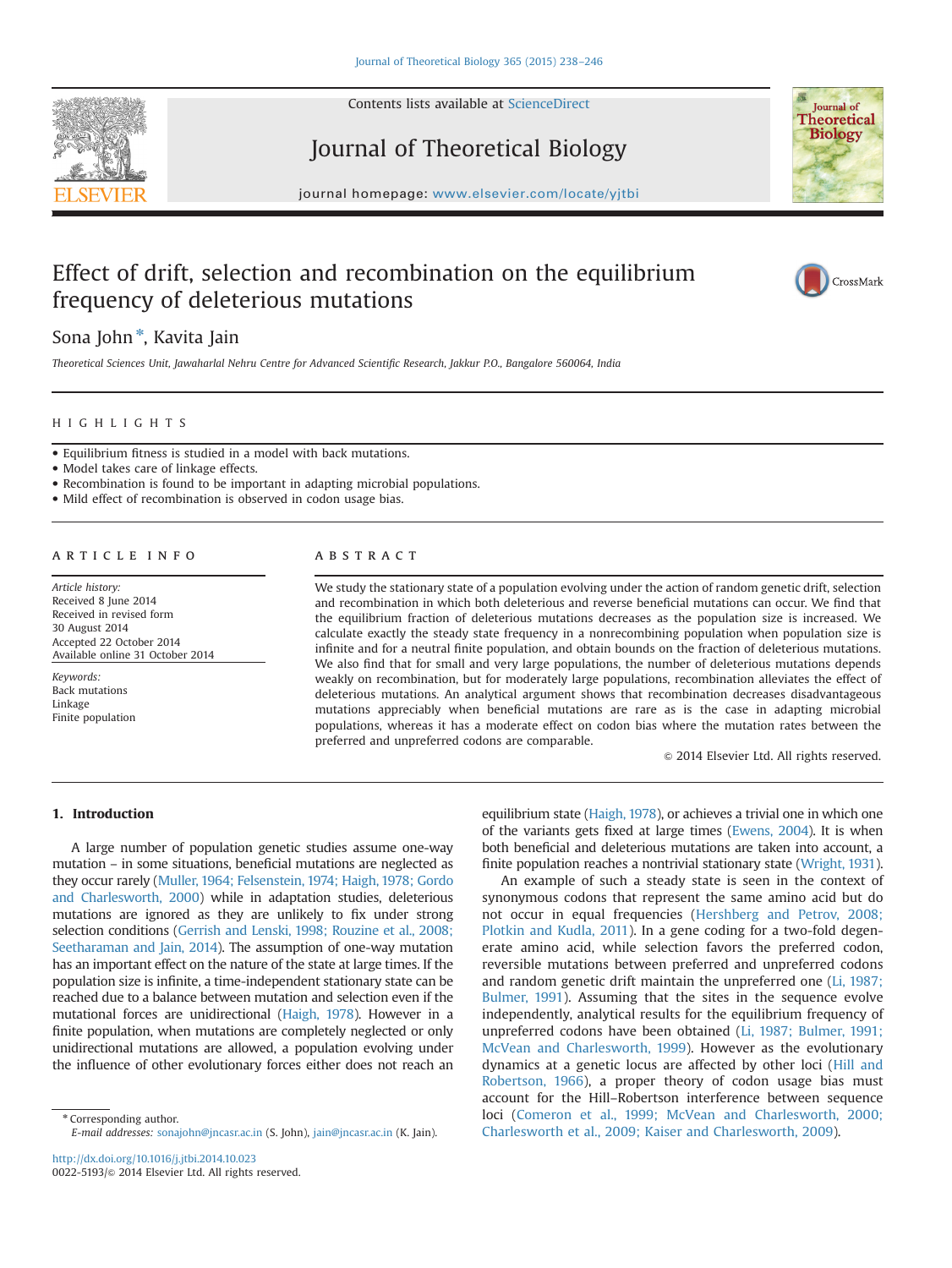Reverse and compensatory mutations have also been proposed as a possible mechanism to stop the degeneration of asexual populations [\(Lande, 1998; Whitlock, 2000; Goyal et al., 2012](#page-8-0)). In a finite nonrecombining population, if beneficial mutations are completely ignored, deleterious mutations accumulate irreversibly due to stochastic fluctuations by a process known as Muller's ratchet [\(Muller, 1964; Howe and Denver, 2008](#page-8-0)). But when rare beneficial mutations are taken into account, the population reaches an equilibrium ([Estes and Lynch, 2003; Silander et al., 2007; Howe](#page-8-0) [and Denver, 2008](#page-8-0)). Recently [Goyal et al. \(2012\)](#page-8-0) calculated the amount of beneficial mutations required to achieve a stationary state. But these authors assumed the mutation rates to be independent of the fitness, contrary to experimental evidence [\(Silander et](#page-8-0) [al., 2007](#page-8-0)). Moreover their solution for the equilibrium frequency can become negative in some parameter range.

In this article, we are interested in understanding the stationary state of a multilocus model, which is described in detail in the following section. We consider a class of non-epistatic fitness landscapes where the fitness depends only on the number of deleterious mutations in a sequence (fitness class). As in previous works ([Li, 1987;](#page-8-0) [Comeron et al., 1999; McVean and Charlesworth, 2000\)](#page-8-0), we assume that the beneficial mutations are back mutations, the probability of whose occurrence depends on the fitness class. More precisely, if the mutation probability per site is small, the total probability of a beneficial (deleterious) mutation increases (decreases) linearly with the fitness class. We consider the evolution of both infinitely large and finite populations, and to analyse the effect of linkage amongst the loci, we allow recombination to occur. We are primarily interested in the population size dependence of the average number of disadvantageous mutations at equilibrium. We obtain analytical results when the sites are completely linked, and compare them with the known results for a freely recombining population. For intermediate recombination rates, we obtain numerical results.

We find that the number of deleterious mutations decreases in a reverse sigmoidal fashion, as the population size is increased. For small populations, the fraction of disadvantageous mutations is seen to be roughly independent of population size and recombination rate. An understanding of this behaviour is obtained from an exact solution and numerical simulations for a neutral finite population. For very large populations that can be described by a deterministic model, we find the stationary state exactly which is also unaffected by recombination. However for moderately large populations, recombination is found to alleviate the effect of deleterious mutations ([Hill and Robertson, 1966; Felsenstein,](#page-7-0) [1974; Barton and Charlesworth, 1998; Charlesworth et al., 2009\)](#page-7-0), and the extent to which it does so depends on the beneficial mutation rate relative to the deleterious one. We find that when beneficial mutations are rare, the equilibrium frequency of disadvantageous mutations decreases logarithmically with population size when the loci are completely linked, but exponentially fast when linkage is absent. On the other hand, when disadvantageous mutations are rare, the deleterious mutation fraction drops exponentially fast, irrespective of the recombination rate. Thus we expect that the linkage has a weak effect on codon bias where the rates at which mutations between preferred and unpreferred codons occur are of the same order [\(Zeng, 2010; Schrider et al.,](#page-8-0) [2013\)](#page-8-0). But in adapting microbial populations where beneficial mutations are rare ([Sniegowski and Gerrish, 2010\)](#page-8-0), recombination may be expected to reduce the frequency of disadvantageous mutations significantly.

## 2. Models

We consider a haploid population of size N in which each individual carries a biallelic (either zero or one) sequence of finite length L, where zero represents the wild type allele and one denotes the deleterious mutation. The population is evolved in computer simulations using a Wright–Fisher process in which recombination followed by mutation and selection occurs in discrete, non-overlapping generations. To create an offspring, two parent individuals are chosen at random with replacement. With probability  $r \leq 1/2$ , a single crossover event occurs in the parent sequences at one of the  $L-1$  equally likely break points to form two recombinant sequences, while with probability  $1-r$ , the parent sequences are copied to the offspring sequences. In either case, one of the offspring is chosen with probability half to undergo mutations and selection, and the other one is discarded. In the offspring sequence, a deleterious mutation occurs at a locus with a wild type allele with probability  $\mu$  and a reverse beneficial mutation on mutant allele with probability  $\nu$ . The resulting sequence is allowed to survive with a probability equal to its fitness, where the fitness of a sequence with  $j$  deleterious mutations is assumed to be a nonepistatic, and given by  $w(j) = (1 - s)^j$ ,  $0 \leq s < 1$ . This process is repeated until N individuals in the next generation are obtained.

We have been able to implement the procedure described above for sequences of length up to 500 and population sizes of the order  $10<sup>3</sup>$ . For larger populations with long nonrecombining sequence, the computational difficulties were overcome by tracking only the number of deleterious mutations (fitness class) carried by the individual since the fitness of a sequence depends only on the number of deleterious mutations in the sequence. Here a parent chosen at random produces a clone of itself, and the offspring may undergo mutations with a probability that depends on its fitness class. In a sequence with  $j$  deleterious mutations, as a deleterious (beneficial) mutation can happen at any one of the  $L-j$  $(i)$  sites, the rate of deleterious and beneficial mutations is given by  $(L-j)\mu$  and  $j\nu$  respectively. To find the number of beneficial (b) and deleterious (d) mutations acquired by the offspring, random variables were drawn from Poisson distribution with mean  $j\nu$ and  $(L-j)\mu$  respectively. The total number of deleterious mutations in the offspring is then given by  $j' = j + d - b$ . If j' turns out to be greater than L or less than zero, the offspring individual is produced with  $j = j$  mutations. As before, the offspring is allowed to survive with probability  $w(j')$ , and the process is repeated until N individuals in the next generation are obtained.

All the numerical results presented here are obtained with an initial condition in which none of the individuals carry deleterious mutations. In each stochastic run, the Wright-Fisher process was implemented for about  $10<sup>4</sup>$  generations and it was ensured that the stationary state is reached. In the equilibrium state of each run, we measured the number of deleterious mutations present in the population and averaged them over another  $10<sup>4</sup>$  generations. The data were also averaged over 100 independent stochastic runs. Although all the simulation results presented here are obtained using the Wright–Fisher process, we will also use a continuous time Moran model for some analytical calculations which is described in a later section. If the population is infinitely large, the dynamics and equilibrium state of the population fraction can be described by a deterministic equation, which we discuss next.

#### 3. Results

#### 3.1. Infinite population

#### 3.1.1. Nonrecombining population

For small selection coefficient and mutation rates, the population fraction  $X(j, t)$  in the jth fitness class at time t evolves in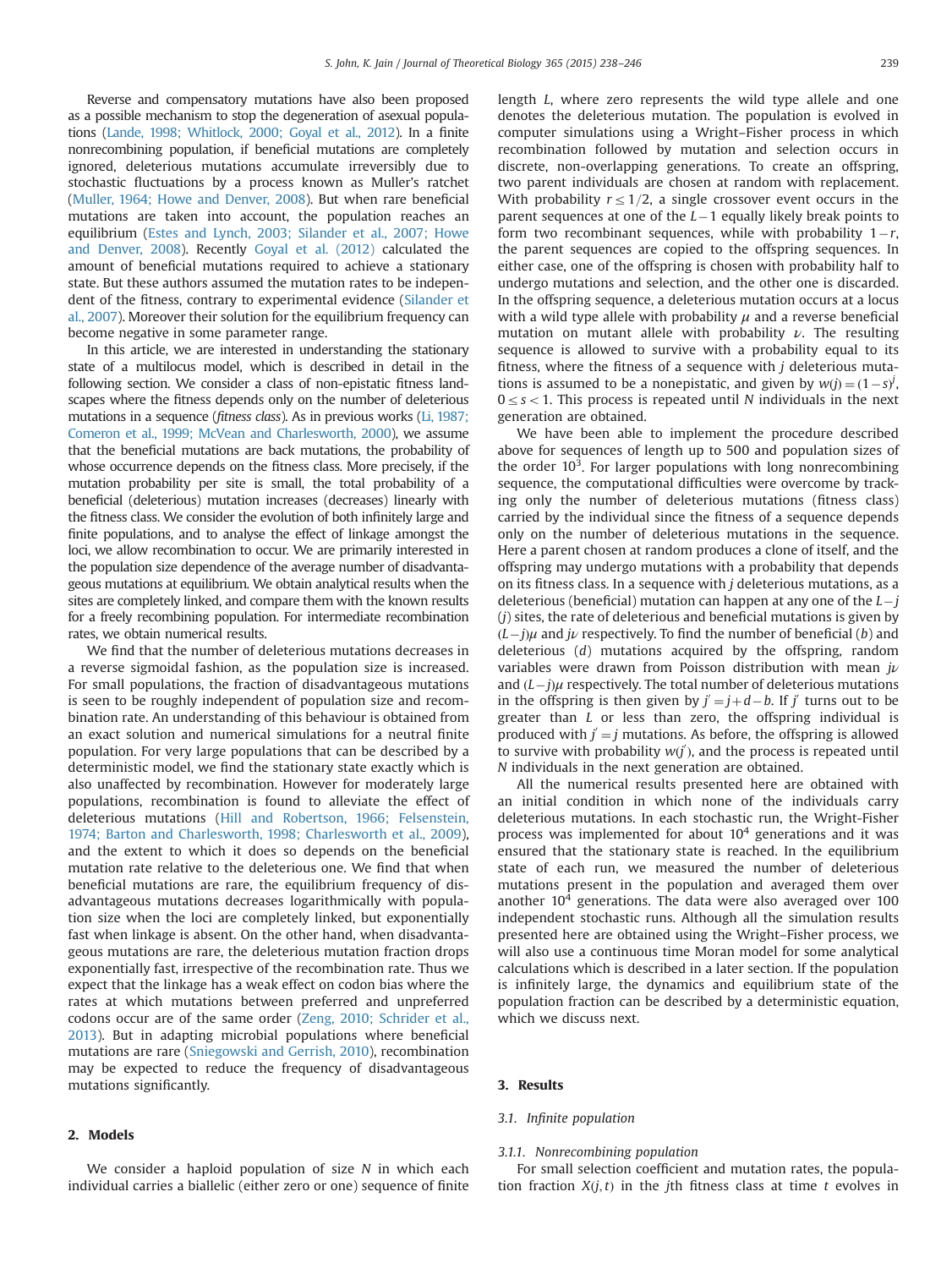<span id="page-2-0"></span>continuous time according to

$$
\frac{\partial X(j,t)}{\partial t} = -(sj + \overline{w}(t))X(j,t) - [(L-j)\mu + j\nu]X(j,t) \n+ (L-j+1)\mu X(j-1,t) + (j+1)\nu X(j+1,t), \quad 0 \le j \le L
$$
\n(1)

where  $\overline{w}(t) = \sum_{k=0}^{L} \ln w(k) X(k, t) \approx -s \sum_{k=0}^{L} k X(k, t)$  is the average Malthusian fitness and  $X(-1,t) = X(L+1,t) = 0$  at all times. In the above equation, the first term on the right hand side (RHS) represents the contribution to the change in  $X(i, t)$  due to reproduction and the second term gives the loss in the population fraction due to mutations. The last two terms are the gain terms due to deleterious and beneficial mutations respectively. The dynamics and the steady state solution of the deterministic model defined by (1) can be found exactly. Below we discuss the stationary state and refer the reader to [Appendix A](#page-6-0) for the timedependent solution.

In the steady state, the left hand side (LHS) of (1) equals zero and the population fraction carrying  $j$  deleterious mutations is of the following product form ([Woodcock and Higgs, 1996\)](#page-8-0):

$$
X(j) = \binom{L}{j} x^j (1-x)^{L-j} \tag{2}
$$

On using the above ansatz in (1) for  $j=0$  and L, we find that the average fitness  $\overline{w} = L(\nu \tilde{x} - \mu)$  where  $\tilde{x} = x/(1-x)$  is a solution of the following quadratic equation:

$$
\nu \tilde{x}^2 + (s + \nu - \mu) \tilde{x} - \mu = 0 \tag{3}
$$

Plugging the ansatz  $(2)$  in the bulk equations corresponding to  $j = 1, ..., L-1$  and rearranging the terms, we get

$$
j(\mu - s - \nu + \mu \tilde{x}^{-1} - \nu \tilde{x}) - \overline{w} + L(\nu \tilde{x} - \mu) = 0
$$
\n(4)

which, by virtue of the results obtained above, shows that the ansatz (2) is consistent with the bulk equations. Since the population fraction must be positive, the allowed solution of (3) gives the fraction  $x$  to be

$$
x = \frac{2\mu}{\mu + \nu + s + \sqrt{(s + \nu - \mu)^2 + 4\mu\nu}}
$$
(5)

Furthermore, as the RHS of (2) is a binomial distribution, the average fraction of deleterious mutations defined as  $q = \bar{j}/L$  =  $\sum_{j=0}^{L} jX(j)/L$  equals x.

To get some insight in the solution obtained above, we first consider some special cases by setting one of the parameters equal to zero.

(i) In the absence of selection  $(s=0)$ , we get

$$
X(j) = {L \choose j} \left(\frac{\mu}{\mu + \nu}\right)^j \left(\frac{\nu}{\mu + \nu}\right)^{L-j}
$$
(6)  

$$
q = \frac{\mu}{\mu + \nu}
$$
(7)

(ii) When the reverse mutation probability  $\nu$  equals zero, the fraction  $x = \mu/s, \mu < s$  and therefore

$$
X(j) = \binom{L}{j} \left(\frac{\mu}{s}\right)^j \left(1 - \frac{\mu}{s}\right)^{L-j}, \quad \mu < s \tag{8}
$$

while for  $\mu > s$ , the fraction  $X(j) = \delta_{j,L}$ , thus signaling the well known error threshold transition ([Wiehe, 1997\)](#page-8-0). On the other hand, if the probability  $\mu$  is zero, we have the trivial solution that the fitness class with zero deleterious mutations has frequency one, for all  $\nu$ .

When all the three parameters are nonzero and the sequence length is large, the following cases may be considered [\(Feller, 2000](#page-7-0)):

- 1. If  $\mu$ ,  $\nu$ , s are kept fixed but the sequence length is increased, we find that the population fraction of deleterious mutations is a Gaussian centred about the average number Lx.
- 2. If the deleterious mutation rate per genome  $U_d = L\mu$  is held fixed while  $\mu \rightarrow 0, L \rightarrow \infty$ , the fraction  $x \approx \mu/(s+\nu)$  approaches zero for finite  $\nu$  and s. In this limit, the population fraction is a Poisson distribution given by ([Pfaffelhuber et al., 2012](#page-8-0)):

$$
X(j) = e^{-\frac{U_d}{s+U}} \frac{1}{j!} \left(\frac{U_d}{s+\nu}\right)^j
$$
\n(9)

3. However when both  $\mu$ ,  $\nu \rightarrow 0$  and  $L \rightarrow \infty$  such that the product  $U_d = L\mu$ ,  $U_b = L\nu$  remains finite, taking  $\nu \rightarrow 0$  in (9), we immediately find that the population fraction is independent of the beneficial mutation rate. To understand this rather surprising result, we first note that when beneficial mutations are completely absent, due to  $(8)$ , the mean number of deleterious mutations is of order unity i.e. it does not increase with L. However when beneficial mutations are present, the average number of advantageous mutations that can occur is  $\sim j\nu$ which approaches zero as  $\nu \rightarrow 0$ , and thus the population remains unaffected by beneficial mutations.

### 3.1.2. Recombining population

So far, we discussed the stationary state of the deterministic model when recombination is absent. But in an infinitely large population, if epistasis is absent (as is the case here), the linkage disequilibrium (LD) stays at its initial value [\(Eshel and Feldman,](#page-7-0) [1970\)](#page-7-0). Since we start with an initially monomorphic population with zero LD, the results obtained above are expected to hold in a recombining population as well. In fact, when the sequence loci are completely unlinked  $(r=1/2)$  ([Bulmer, 1991\)](#page-7-0) has shown that the average fraction of deleterious mutations is given by (5).

## 3.2. Finite population without selection

## 3.2.1. Nonrecombining population

We consider a neutral Moran process for an asexual population of finite size with a mutation scheme which is more general than that described in MODELS. In this model, a parent is randomly chosen with replacement to replicate. If the offspring has  $j$ mutations relative to the wildtype, the number of mutations increases (decreases) by one with probability  $\mu_j(\nu_j)$  and remains unchanged with probability  $1-\mu_i-\nu_i$ . It is obvious that  $\mu_1 = \nu_0 = 0$ . An individual in the parent population is then randomly chosen to die and is replaced by the possibly mutated offspring. As explained in the [Appendix B,](#page-7-0) the average number  $\overline{n}(j)$ of individuals carrying  $j$  mutations evolves according to  $(33)$ . In the stationary state, we obtain

$$
\frac{\overline{n}(j)}{N} = \frac{1}{1 + \sum_{k=1}^{L} \prod_{i=0}^{k-1} \frac{\mu_i}{\nu_{i+1}}} \prod_{i=0}^{j-1} \frac{\mu_i}{\nu_{i+1}}
$$
(10)

which is independent of the population size.

For the model with back mutations, as explained in MODELS, the probability  $\mu_i = (L-j)\mu$  and  $\nu_i = j\nu$ . Using this in the above equation, we find that the average population fraction carrying  $j$ mutations is given by the deterministic solution (6) and the average fraction  $q = \bar{j}/L$  by (7), where  $\bar{j} = N^{-1} \sum_{i=1}^{L} \bar{m}(j)$ . These results are verified in numerical simulations of the Wright–Fisher process and are shown in [Fig. 1.](#page-3-0)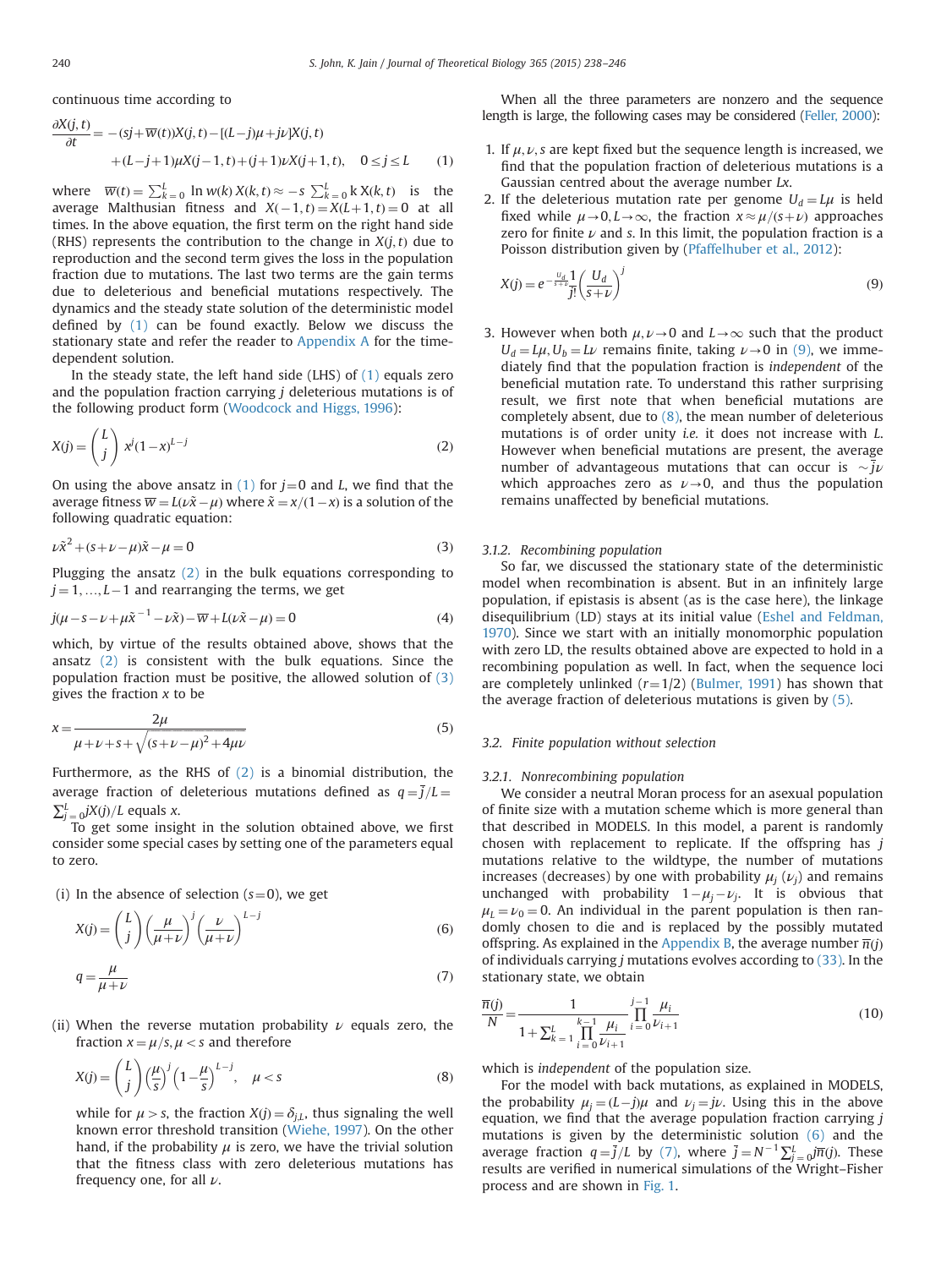<span id="page-3-0"></span>

**Fig. 1.** Neutral case: Main figure shows the steady state fraction  $\overline{n}(i)/N$  in the mutant class j with  $\mu = 4.9 \times 10^{-5}$ ,  $\nu = 5.1 \times 10^{-5}$  and  $\dot{L} = 100$ . The distribution is independent of the population size N, and matches with the deterministic solution [\(6\)](#page-2-0) shown by solid line. The inset shows the average fraction of mutations relative to the wildtype as a function of recombination probability r for  $L=300$ , N = 300 and  $\mu = 10^{-4}$  when  $\nu = \mu(\bullet)$  and 0.5 $\mu$  ( $\bullet$ ). The solid lines give the theoretical prediction [\(7\).](#page-2-0)

## 3.2.2. Recombining population

When the recombination probability is equal to half, as the sequence loci evolve independently, the results from single locus theory are expected to hold. In this case, the frequency of mutations is given exactly by [\(Wright, 1931](#page-8-0); [Durrett, 2008\)](#page-7-0):

$$
\bar{j}_1 = \frac{\mu}{\mu + \nu} \tag{11}
$$

Thus the average number of mutations in the two limiting cases, namely for a nonrecombining population  $(r=0)$  and a freely recombining one  $(r=1/2)$ , is same. Furthermore, the results of our numerical simulations displayed in the inset of Fig. 1 for  $0 \le r \le 1/2$  show that the average fraction q is independent of the recombination probability.

#### 3.3. Finite population under selection

#### 3.3.1. Effect of sequence length

Our numerical simulations show that, unlike in the deterministic case, the fraction of deleterious mutations initially varies with the sequence length and approaches a constant value for long enough sequences. Motivated by the discussion for the deterministic model, we consider the three cases when the sequence length is large.

- 1. The limit in which  $\mu$ ,  $\nu$ , s are kept fixed but the sequence length is increased has been studied in previous works to gauge the effect of Hill–Robertson interference on the fraction of deleterious mutations [\(Comeron et al., 1999; Kaiser and Charlesworth,](#page-8-0) [2009\)](#page-8-0) and to understand the effect of nonrecombining regions of different lengths in the genome of various species [\(Comeron](#page-7-0) [et al., 1999; Campos et al., 2012](#page-7-0)). Here for a given Ns, the average fraction of deleterious mutations is found to increase with increasing sequence length, but saturates to a finite constant smaller than unity for long sequences. Our simulation data (not shown) is also consistent with this observation.
- 2. When  $U_d$  and  $\nu$  are kept finite and sequence length is increased, our simulations show that for long enough sequences, the average number of deleterious mutations  $i$  is a constant, as in the deterministic model.
- 3. In the rest of the article, we will consider the biologically relevant limit in which the genome mutation rates  $U_b$  and  $U_d$

remain finite, as the number of loci in the sequence is increased [\(Drake et al., 1998](#page-7-0)). We find that unlike in the deterministic case, here the average fraction of deleterious mutations is finite and sensitive to the beneficial mutation rate. Fig. S1 shows that the fraction  $q$  decreases to a constant value, as the sequence length is increased. The data shown in the other figures of this article refers to this large-L limit.

### 3.3.2. Nonrecombining population

The neutral Moran model described in the last section can be straightforwardly generalised to include selection, but we find that the evolution equation for the average number distribution  $\overline{n}(i)$ does not close in the presence of selection i.e. it involves quantities that cannot be expressed in terms of  $\overline{n}(j)$ . Therefore to understand the population size dependence of the average frequency  $q$  of deleterious mutations, we use the results obtained in the last two sections, and employ an analytical argument which is described below.

Small and very large populations: [Figs. 2 and 3](#page-4-0) show that the fraction of disadvantageous mutations decreases monotonically with the population size N. When the selection is weak  $(Ns \ll 1)$ , the fraction  $q$  is expected to be close to the neutral value  $(7)$ , in agreement with the data in [Figs. 2 and 3](#page-4-0). For very large populations, the deterministic solution [\(5\)](#page-2-0) is expected to hold, and [Fig. 3](#page-4-0) clearly shows that this expectation is borne out by numerical simulations.

Moderately large populations: We now discuss a rate matching argument that allows us to find the minimum number  $j_m$  of deleterious mutations in the population. The basic idea is that if beneficial mutations are neglected, due to stochastic fluctuations, all the individuals in the least-loaded fitness class  $j_m$  will acquire deleterious mutations and it will get lost from the population at a degeneration rate  $r_{j_m}^-$  [\(Muller, 1964; Haigh, 1978](#page-8-0)). However due to beneficial back mutations, this process can be reversed and the population in the fitness class  $j_m$  will be regenerated at a rate  $r_{j_m}^+$ . In the stationary state, on equating these two rates, the leastloaded fitness class  $j_m$  can be found [\(Goyal et al., 2012](#page-8-0)). The



Fig. 2. Directional selection and rare beneficial mutations: Figure shows the average frequency of disadvantageous mutations as a function of population size when  $U_d = 10^{-1}$ ,  $U_b = 10^{-3}$ ,  $s = 10^{-2}$  and  $L = 100$ . For nonrecombining population, the line shows the best fit curve  $0.087\ln(Ns) + 0.98$  to the numerical data and for freely recombining population, [\(17\)](#page-4-0) is shown. The broken lines joining the numerical data for  $r = 10^{-2}$  and  $r = 10^{-1}$  are a guide to the eye. The solid line at the bottom is the deterministic expression [\(5\)](#page-2-0) and the one at the top shows the prediction [\(7\)](#page-2-0) from the neutral theory. The inset shows the nonmonotonic behaviour of the difference between the deleterious mutations in a nonrecombining and freely recombining population for  $N = 1000, L = 100, U_d = 10^{-1}$  and  $U_b = 10^{-1}$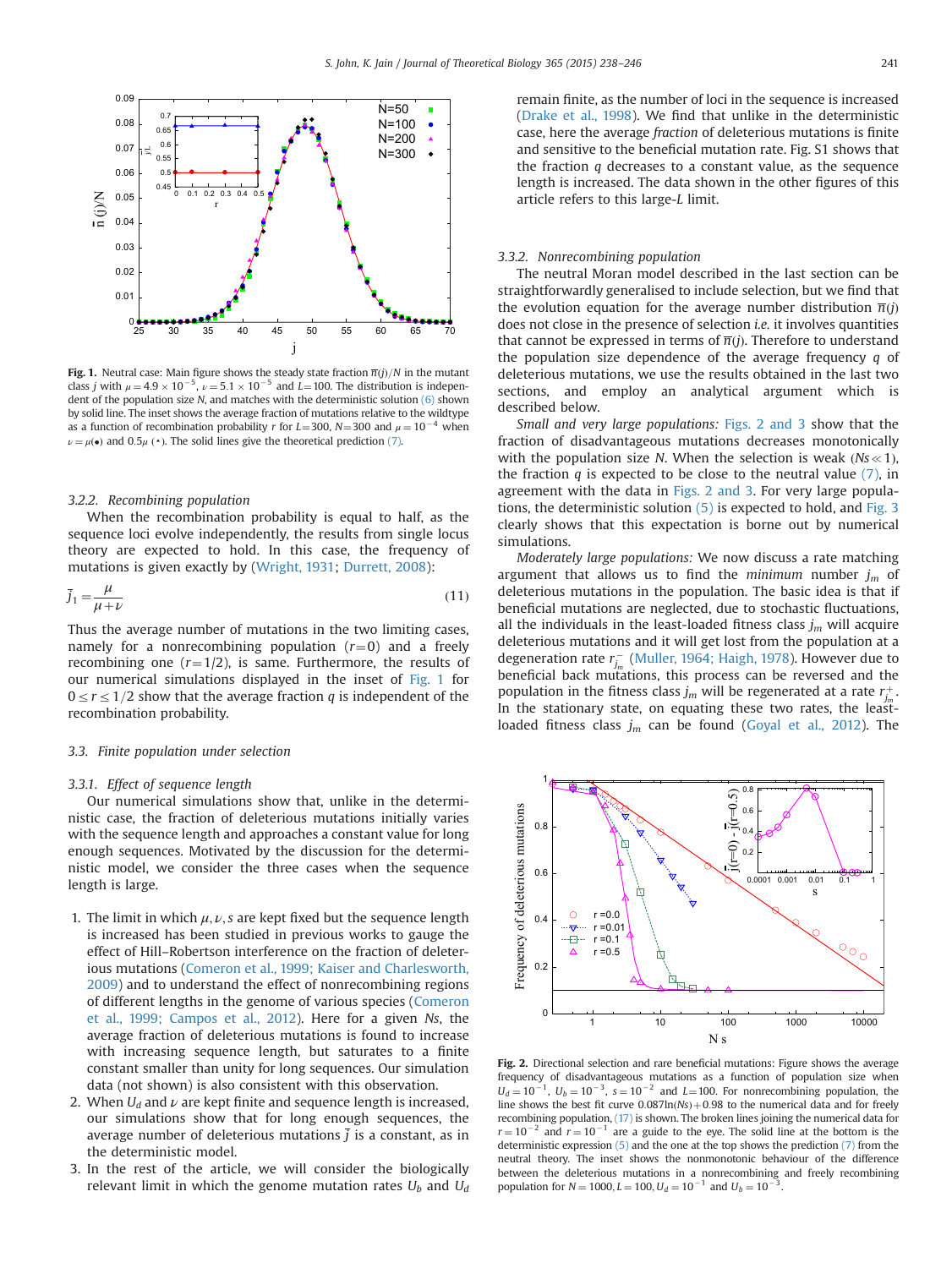<span id="page-4-0"></span>

Fig. 3. Directional selection and frequent beneficial mutations: Figure shows the average frequency of disadvantageous mutations as a function of population size when  $L = 100$ ,  $s = 10^{-2}$ ,  $U_d = 10^{-2}$ ,  $U_b = 10U_d$  (main) and  $L = 300$ ,  $s = 2 \times$  $10^{-2}$ ,  $U_d = 10^{-1}$ ,  $U_b = 0.5U_d$  (inset). For freely recombining population, (17) is shown while rest of the curves are a guide to the eye. The solid line at the bottom is the deterministic expression  $(5)$  and the one at the top shows the prediction  $(7)$ from the neutral theory.



Fig. 4. Behaviour of least-loaded class: Main figure shows the logarithmic decrease of the deleterious mutation fraction  $j_m/L$  with population size N when beneficial mutations are rare. The theoretical prediction (15) is shown with a best fit for the intercept as 1.437. The parameters are  $s = 10^{-2}$ ,  $U_d = 10^{-1}$ ,  $U_b = 10^{-3}$  and  $L = 100$ . Bottom, left inset: Plot to show the exponential decay of  $j_m/L$  as predicted from (16) when beneficial mutations occur frequently. The line joining the points is a guide to the eye. Here  $U_b = 10^{-1}$  and  $U_d = 10^{-2}$ , and the other parameters are same as those in the main figure. Top, right inset: Degeneration and regeneration rates calculated in numerical simulations starting from all the individuals in the best and worst fitness class respectively. Parameters:  $L = 100, N = 50, U_d = 5 \times 10^{-7}$  $U_b = 5 \times 10^{-3}$  and  $s = 10^{-2}$ .

variation of these rates with the fitness class is shown in the inset of Fig. 4, and we observe that with increasing number of deleterious mutations, the degeneration rate decreases while the regeneration rate increases. This is a direct consequence of the fact that for the fitness-dependent mutation scheme considered here (refer MODELS), the total deleterious mutation rate  $(L-j)\mu$ decreases with increasing j, but the beneficial mutation rate  $j\nu$ decreases with decreasing j.

In the absence of beneficial mutations, as shown in [Appendix C,](#page-7-0) the average number of individuals in the least-loaded fitness class *J* is given by  $n_j = N(X_j^{(0)}(J)) = N(1 - \mu/s)^{L-J}$  which grows exponentially with J. As a result, an initially fast-clicking ratchet with  $n<sub>1</sub>s<sub>4</sub>$  crosses over to a slow-clicking ratchet with  $n<sub>1</sub>s<sub>3</sub>$  when  $n<sub>l</sub>s$  is of order unity [\(Haigh, 1978; Jain, 2008](#page-8-0)). Using a diffusion theory for the slow ratchet ([Stephan et al., 1993; Gordo and](#page-8-0)

[Charlesworth, 2000; Jain, 2008](#page-8-0)), we find that when  $n<sub>I</sub> > 1$ , the degeneration rate is given by

$$
r_{J}^{-} = \sqrt{\frac{NX_{J}^{(0)}(J)c^{3} s^{3}}{\pi}} e^{-c s N X_{J}^{(0)}(J)}
$$
(12)

where

$$
X_j^{(0)}(J) \approx e^{-(U_d/s)(1-J/L)}
$$
\n(13)

and c is a number of order unity ([Neher and Shraiman, 2012;](#page-8-0) [Metzger and Eule, 2013\)](#page-8-0). When deleterious mutations are absent, a maladapted population adapts at a rate that depends on the number  $NU<sub>b</sub>$  of beneficial mutants produced per generation. For  $NU<sub>b</sub> \ll 1$ , the beneficial mutants arise one at a time and go to fixation sequentially, while they interfere with each other for  $NU<sub>b</sub> \gg 1$  [\(Gerrish and Lenski, 1998](#page-8-0)). The regeneration rate in these two parameter regimes is given by [\(Park et al., 2010](#page-8-0); [Goyal et al.,](#page-8-0) [2012](#page-8-0)):

$$
r_j^+ \sim \begin{cases} 2 \text{ sNU}_b(J/L), & \text{NU}_b \ll 1\\ \frac{\text{s in } Nf(J)}{\ln^2 U_b} & \text{NU}_b \gg 1 \end{cases}
$$
(14)

where our numerical simulations for large populations indicate that  $f(J)$  is of the form  $\delta_1 \sqrt{J} + \delta_2 J$ . The above equation shows that the rate  $r_j^+$  depends weakly on N, and increases linearly with J for large J.

(i) Rare beneficial mutations ( $U_b \ll U_d$ ): An expression for  $j_m$  can be obtained by matching the rates (12) and (14). But as the degeneration rate decays fast with N whereas regeneration rate depends weakly on population size, we may treat the rate  $r_{j_m}^+$  as a constant in N. This simplification implies that  $r_{j_m}^- \sim e^{-c s N X_{j_m}^{(0)}(j_m)} \sim 1$ which immediately leads to

$$
\frac{j_m}{L} \sim -\frac{S}{U_d} \ln(Ns) \tag{15}
$$

Our analytical result (15) is compared with the results of numerical simulations in Fig. 4 and for a wide range of population sizes, we see a good agreement. Fig. S2 shows that the average population fraction is distributed over a narrow range of fitness classes ([Li, 1987](#page-8-0)), and therefore we may expect  $\bar{j}$  to behave in a manner similar to  $j_m$ . Indeed as shown in [Fig. 2](#page-3-0), the average fraction of disadvantageous mutations also decreases logarithmically with population size, albeit with a prefactor smaller than  $s/U_d$ .

(ii) Frequent beneficial mutations ( $U_b \gg U_d$ ): When  $U_b \gg U_d$ , the average frequency of deleterious mutations lies between the neutral value  $\mu/\nu$  (refer [\(7\)\)](#page-2-0) and the deterministic value  $\mu/(s+\nu)$ (refer  $(5)$ ), and thus  $q \ll 1$  for a wide range of population sizes. This implies that  $j_m/L$  is also small compared to unity. Using this in (13), and that the degeneration rate  $r_{j_m}^+$  is linear in  $j_m$ , we have

$$
\frac{j_m}{L} \sim e^{-cSNe^{-U_d/s}}
$$
\n(16)

which decreases exponentially fast with population size and is consistent with our numerical observations shown in the inset of Fig. 4. Same behaviour is observed for the average fraction of deleterious mutations  $\overline{i}/L$ , refer Fig. 3.

### 3.3.3. Recombining population

Having discussed the case of complete linkage ( $r=0$ ), we now turn to the limit of completely unlinked loci  $(r=1/2)$  where single locus theory applies. When selection is present, a diffusion theory calculation [\(Wright, 1931](#page-8-0)) gives the frequency of deleterious mutations for a haploid population to be [\(Kimura et al., 1963\)](#page-8-0)

$$
\bar{j}_1 = \frac{\mu}{\mu + \nu} \frac{{}_1 F_1(2N\mu + 1, 2N(\mu + \nu) + 1, -2Ns)}{{}_1 F_1(2N\mu, 2N(\mu + \nu), -2Ns)}
$$
(17)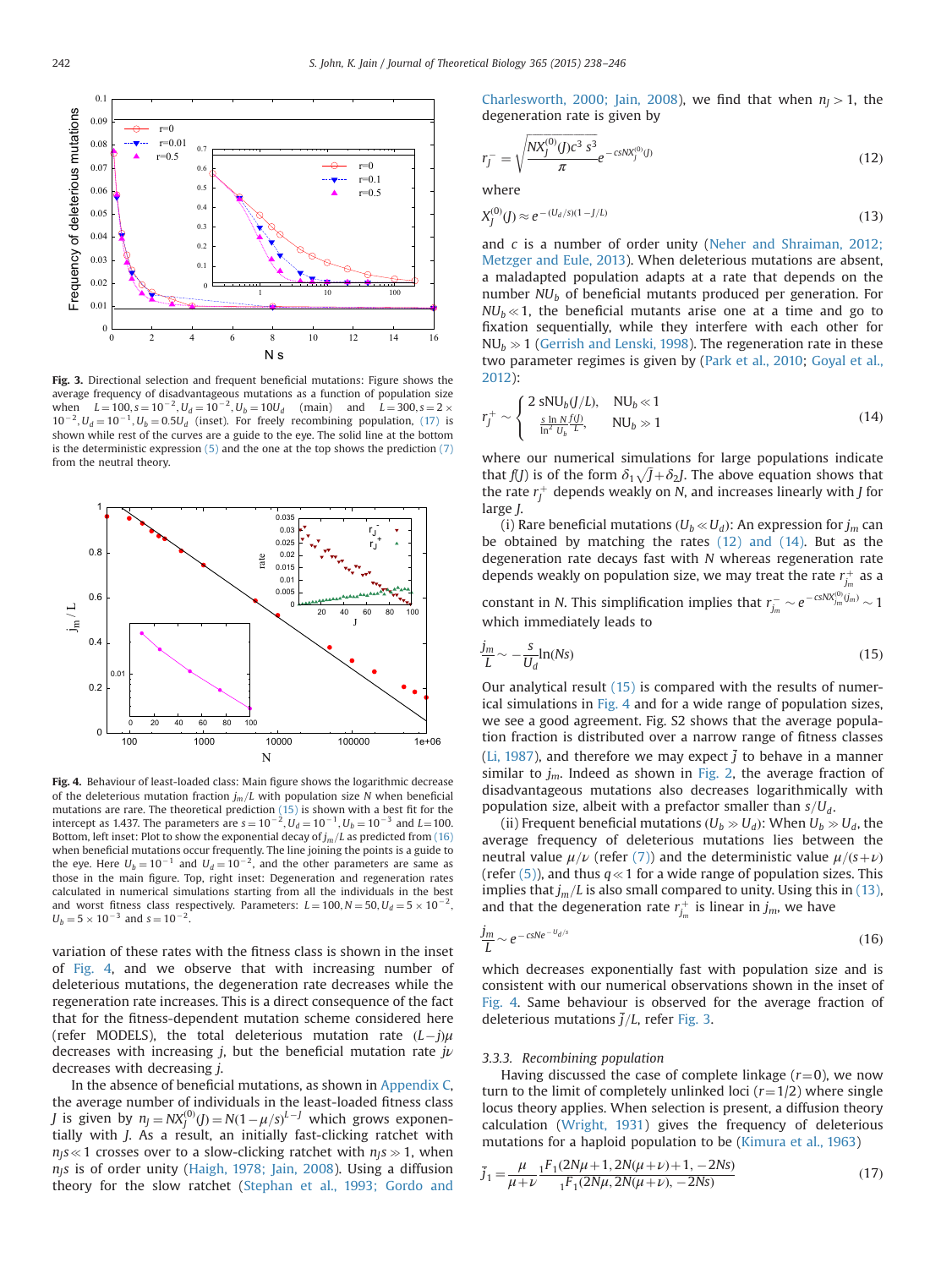<span id="page-5-0"></span>where  $_1F_1(a, b, z)$  is the confluent hypergeometric function. For  $s=0$ , the above expression reduces to [\(11\)](#page-3-0). When Ns is small, we have

$$
\bar{j}_1 = \left(1 + \frac{\nu}{\mu} e^{2Ns}\right)^{-1}
$$
\n(18)

which may be obtained either from [\(17\)](#page-4-0) [\(Li, 1987; Bulmer, 1991;](#page-7-0) [Kondrashov, 1995; Lande, 1998\)](#page-8-0) or a rate matching argument ([Bulmer, 1991; Lande, 1998\)](#page-8-0). When Ns is large, [\(17\)](#page-4-0) approaches  $\mu$ /s [\(Kimura et al., 1963](#page-8-0)) as one would also expect from the deterministic solution [\(5\)](#page-2-0). Thus as [Figs. 2 and 3](#page-4-0) show, the fraction q decreases exponentially fast in a reverse sigmoidal fashion, as the population size  $N$  is increased when there is no linkage between loci.

As in the two extreme cases of complete linkage and no linkage, for  $0 < r < 1/2$ , we discern three distinct regimes in the behaviour of the fraction q of disadvantageous mutations. Our numerical data in [Figs. 2 and 3](#page-4-0) shows that the fraction  $q$  is roughly constant in population size and recombination rate when the population is small or very large. But for moderately large population, q decreases with increasing population size and the general effect of recombination is to decrease the equilibrium frequency of the deleterious mutations.

## 4. Discussion

In this article, we examined the stationary state of a model in which both beneficial and deleterious mutations can occur. The multilocus model studied here differs from that in previous works ([Gordo and Charlesworth, 2001; Goyal et al., 2012](#page-8-0)) where these mutation rates are assumed to be independent of the fitness. Here we considered a biologically realistic situation of forward and backward mutations where the rates depend linearly on the logarithmic fitness. In the general scenario where compensatory mutations can occur, nonlinear relationship between the mutation rates and logarithmic fitness has been experimentally observed ([Silander et al., 2007](#page-8-0)). Here we are mainly concerned with the variation of the average number  $\overline{i}$  of deleterious mutations with the population size.

#### 4.1. Exact bounds on the number of deleterious mutations

For an infinitely large and nonrecombining population, exact results for the population frequency have been obtained for special choice of parameters [\(Woodcock and Higgs, 1996; Maia et al.,](#page-8-0) [2003; Etheridge et al., 2009; Pfaffelhuber et al., 2012\)](#page-8-0), and here these results were generalised to obtain exact stationary state and dynamics. Since we consider non-epistatic fitnesses, the stationary state solution does not depend on the recombination rate ([Eshel](#page-7-0) [and Feldman, 1970\)](#page-7-0). Moreover as the deterministic limit corresponds to very strong selection which is not favourable for disadvantageous mutations, this analysis provides a lower bound on the average number  $\overline{j}$  of deleterious mutations.

The upper bound on  $\overline{j}$  can be found by considering the neutral limit for a finite population. For completely linked loci, we calculated the average frequency of mutations (relative to the wildtype) exactly, and found it to be independent of the population size. Although the latter result is known from previous studies on one locus models [\(Durrett, 2008](#page-7-0)), to our knowledge, such a result has not been obtained using a multilocus model. Using numerical simulations and the known results for freely recombining population ([Wright, 1931; Durrett, 2008\)](#page-7-0), we found that the number  $j$  is independent of the recombination rate in the neutral limit as well. This happens because in the absence of selection, as random genetic drift creates positive and negative linkage disequilibrium (LD) with equal probability, the average LD vanishes [\(Hill and Robertson, 1968; Hadany and Comeron, 2008\)](#page-8-0) and therefore the average number  $\overline{j}$  is not affected by recombination. It should however be noted that the higher moments of the number of mutations may depend on both the recombination rate and population size ([Hill and Robertson, 1968\)](#page-8-0).

### 4.2. Effect of drift, selection and recombination

To get an insight into the problem when both selection and population size are finite and recombination is absent, we used a rate matching argument which states that stationarity is achieved when the rate at which the least-loaded fitness class is lost due to deleterious mutations equals the rate at which it is regenerated by beneficial mutations [\(Goyal et al., 2012](#page-8-0)). A similar argument has been used previously by [Bulmer \(1991\)](#page-7-0), but in a single locus setting, to arrive at the equilibrium fraction of deleterious mutations given in (18). In recent years, some analytical understanding of the rate at which an asexual population declines in fitness ([Stephan et al., 1993; Gordo and Charlesworth, 2000; Jain, 2008;](#page-8-0) [Etheridge et al., 2009; Waxman and Loewe, 2010; Neher and](#page-8-0) [Shraiman, 2012; Metzger and Eule, 2013](#page-8-0)) and adapts ([Gerrish and](#page-8-0) [Lenski, 1998; Wilke, 2004; Rouzine et al., 2008; Desai and Fisher,](#page-7-0) [2007; Park et al., 2010\)](#page-8-0) has become available in multilocus models. Using these results and the rate balancing argument described above, we found analytical expressions for the minimum number of deleterious mutations that a finite asexual population under selection carries in the stationary state.

For a nonrecombining population, our main result is that the average fraction q of deleterious mutations decreases from the neutral value [\(7\)](#page-2-0) towards the deterministic fraction [\(5\),](#page-2-0) as population size is increased. If beneficial mutations are rare  $(U_b \ll U_d)$ , as is the case in adapting microbial populations [\(Sniegowski and](#page-8-0) [Gerrish, 2010](#page-8-0)), q changes logarithmically with population size. In an adaptation experiment on bacteriophage, it was observed that when the population size is increased by a factor ten, the logarithmic fitness increased mildly ([Silander et al., 2007\)](#page-8-0), which is consistent with the weak N-dependence seen here. Experimental data ([Zeng, 2010; Schrider et al., 2013\)](#page-8-0) on Drosophila shows that the mutation rate from preferred to unpreferred codon is twice as much as that for the reverse mutations. In such a case where  $U_b \sim U_d$ , as the inset of [Fig. 3](#page-4-0) indicates, q decreases faster than the logarithm of population size, but we do not have an analytical form for it. However in the extreme case when  $U_b \gg U_d$ , we find that the fraction  $q$  decreases exponentially fast with the population size. Similar qualitative behaviour, namely, the decrease in  $j$ with increasing population size is seen when recombination is nonzero, refer [Figs. 2 and 3](#page-4-0). When the population size is kept fixed and the selection coefficient is increased, the average fraction of deleterious mutations decreases as one would intuitively expect (data not shown). Although the rate balancing argument used here explains the population size dependence of the fraction of deleterious mutations, we have not been able to obtain a complete analytical understanding of its variation with selection coefficient since the s-dependence of the function c in the degeneration rate in [\(12\)](#page-4-0) is not known. We also performed numerical simulations keeping the product Ns constant (=10), and find that  $\bar{j}$  is not a function of Ns unlike the one locus theory prediction [\(17\)](#page-4-0). For s=0.005, we obtained  $\bar{j}$  = 13.7 which increased to 28.8 on halving s which suggests that it depends more strongly on s than N which is consistent with [\(15\).](#page-4-0)

For a given Ns, we find that the recombination reduces the frequency of the deleterious mutations (also see [Barton, 2010\)](#page-7-0). As discussed above, in a finite population, due to random genetic drift, both positive and negative LD are created. If LD is positive, the population consists of individuals with extreme fitnesses on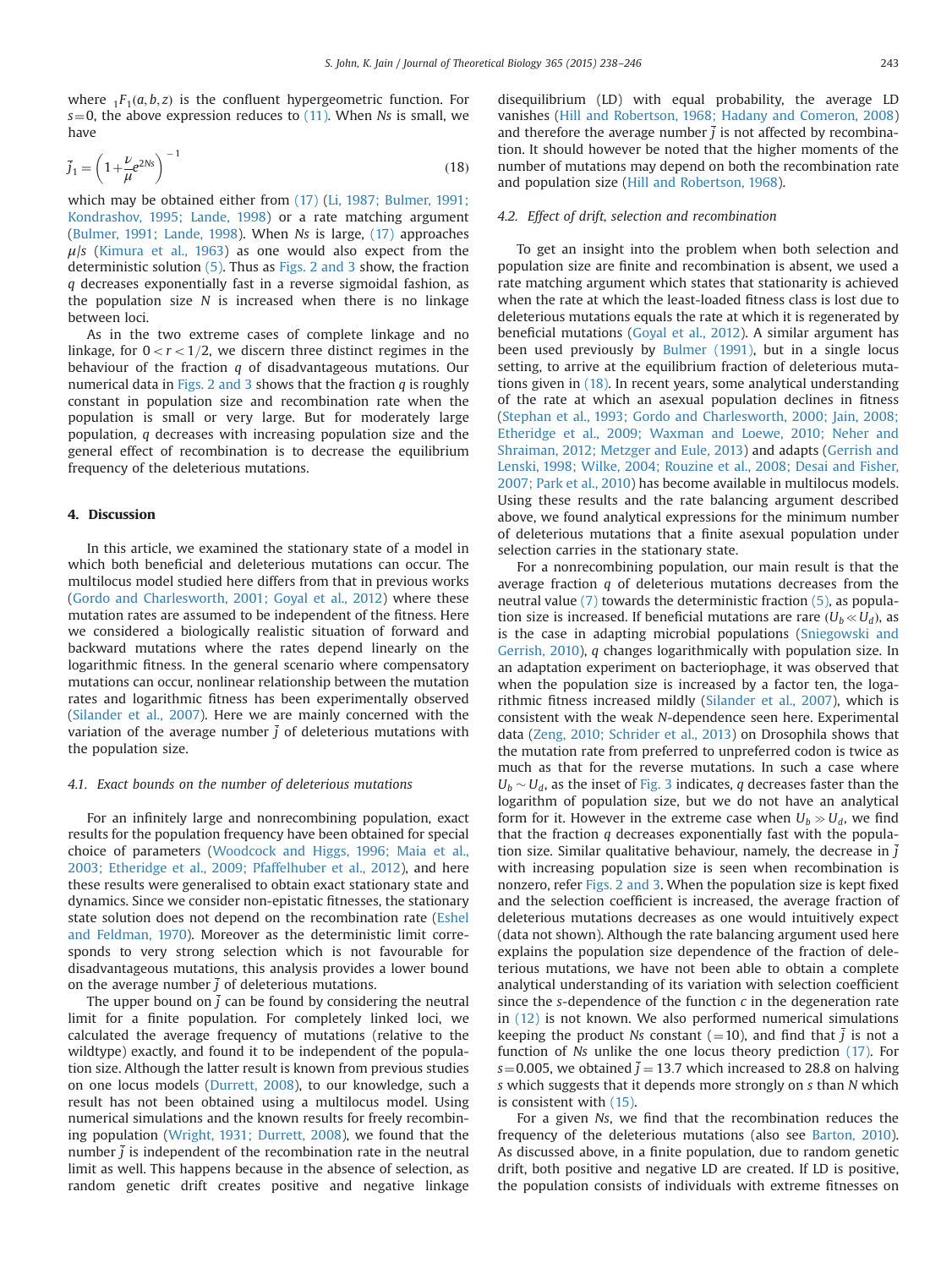<span id="page-6-0"></span>which selection can act efficiently and thus removes the LD. On the other hand, when LD is negative, as most of the individuals are likely to have similar fitnesses, selection is ineffective in removing LD. Thus in the presence of selection, the average LD in a nonrecombining population is negative [\(Felsenstein, 1974;](#page-7-0) [Hadany and Comeron, 2008\)](#page-8-0). But once recombination is introduced, it will create individuals with extreme fitnesses thereby helping selection to weed out the deleterious mutations, and thus decreasing  $\overline{j}$ . The effect is large for intermediate values of Ns since this regime corresponds to both selection and drift having a strong effect. From the results in the neutral and deterministic limit, we expect that the difference in the number of deleterious mutations carried by a nonrecombining and recombining population is nearly zero when  $s \ll 1/N$  (weak selection) and  $s \gg 1/N$  (strong selection). Thus, as shown in the inset of [Fig. 2,](#page-3-0) the maximum advantage of recombination occurs at an intermediate value of selection coefficient as has also been observed in other studies [\(Gordo and](#page-8-0) [Campos, 2008\)](#page-8-0).

Although recombination reduces the number of deleterious mutations, the extent to which it does so depends on how common the beneficial mutations are compared to the deleterious ones. In an adapting asexual population where beneficial mutations occur rarely [\(Sniegowski and Gerrish, 2010](#page-8-0)), even slight recombination reduces  $\overline{j}$  considerably indicating the advantage of recombination during adaptation ([Barton and Charlesworth, 1998;](#page-7-0) [Hadany and Comeron, 2008\)](#page-8-0). On the other hand, in the codon bias problem where back mutation rates are comparable to the forward ones ([Zeng, 2010; Schrider et al., 2013\)](#page-8-0), the fraction of unpreferred codons is given by [\(18\)](#page-5-0) if the loci are assumed to be completely unlinked, but as the inset of [Fig. 3](#page-4-0) shows, linkage increases the unpreferred codon frequency moderately ([Comeron et al., 1999;](#page-7-0) [McVean and Charlesworth, 2000; Charlesworth et al., 2009\)](#page-7-0).

## 4.3. Effect of background selection – an application

Background selection is a type of Hill–Robertson effect ([Charlesworth, 2012\)](#page-7-0) and is known to increase the rate at which the Muller's ratchet clicks [\(Gordo and Charlesworth, 2001; Kaiser](#page-8-0) [and Charlesworth, 2010\)](#page-8-0). In a finite, nonrecombining population with an infinitely long sequence in which both deleterious and beneficial mutations occur at L background selection sites, and deleterious mutations accumulate at rest of the sites [\(Kaiser and](#page-8-0) [Charlesworth, 2010](#page-8-0)), we find that the ratchet clicking time is considerably reduced from the situation when there are no background selection sites (see Fig. S3). If the background selection sites (BGS) remain at equilibrium in the presence of other linked loci also, they affect the evolutionary dynamics at other sites, and their effect can be quantified by a reduction in the effective population size to the number of individuals carrying the minimum number of deleterious mutations at BGS ([Charlesworth,](#page-7-0) [2012; Gordo and Charlesworth, 2001\)](#page-8-0). Since the minimum number of deleterious mutations in the BGS is  $j_m$ , we require the population fraction in the class  $j_m$ . For large populations with  $Ns \gg 1$  where the deterministic theory is expected to hold, using [\(9\) and \(13\)](#page-4-0), we obtain

$$
N_e = \text{Ne}^{-(U_d/s)(1-j_m/L)}
$$
(19)

where  $j_m$  is a function of population size N. The ratchet time with background selection for a population of size N is found to be well approximated by the ratchet time without it for a population of size N<sub>e</sub> as shown in Fig. S3. From the results for  $j_m$  when  $U_b \ll U_d$ , we expect  $N_e$  in (19) to increase linearly with N for small and large populations. But for the intermediate range of population sizes, using [\(15\)](#page-4-0) in (19) above, we find the effective population size to be independent of N. These predictions were tested numerically and as shown in Fig. S3, the effective population size and the ratchet

time remain roughly constant when the actual population size is varied over three orders of magnitude .

# 5. Conclusions

We close this article by listing some open questions. Here we investigated the effect of linkage using numerical simulations, but an analytical expression for the average  $\overline{i}$  as a function of recombination probability is desirable. We also considered the specific case of forward and backward mutations, and an extension of these results to the more general case of compensatory mutations would be interesting.

## Acknowledgements

The authors thank B. Charlesworth, M. M. Desai, S. Goyal, J. Krug and L. M. Wahl for discussions, and are grateful to B. Charlesworth for useful comments on an earlier version of the manuscript.

#### Appendix A. Deterministic dynamics and stationary state

Eq. [\(1\)](#page-2-0) is nonlinear in the population fraction due to the first term on the RHS. This nonlinearity can be eliminated by a change of variables from  $X(j, t)$  to an unnormalised population variable  $Z(j, t)$  which is defined as ([Jain and Krug, 2007;](#page-8-0) [Jain and](#page-8-0) [Seetharaman, 2011\)](#page-8-0)

$$
Z(j,t) = X(j,t)e^{\int_0^t dt'\overline{w}(t')}
$$
\n(20)

Then the unnormalised population fraction obeys the following linear differential equation:

$$
\frac{\partial Z(j)}{\partial t} = -sjZ(j, t) - [(L-j)\mu + j\nu]Z(j, t) \n+ (L-j+1)\mu Z(j-1, t) + (j+1)\nu Z(j+1, t)
$$
\n(21)

with boundary conditions:

$$
Z(-1,t) = Z(L+1,t) = 0
$$
\n(22)

at all times. The RHS of  $(21)$  is a three-term recursion relation  $(in j)$ with variable coefficients, which is usually not easy to solve.

Inspired by the results of [Woodcock and Higgs \(1996\),](#page-8-0) we assume that the population fraction  $Z(j, t)$  is of the following form:

$$
Z(j,t) = \binom{L}{j} x_1^j(t) x_2^{L-j}(t)
$$
\n(23)

where  $x_1, x_2$  are calculated below. The normalised fraction  $X(j, t)$  is then given by (Jain and Krug, 2007; Jain and Seetharaman, 2011)

$$
X(j,t) = \frac{Z(j,t)}{\sum_{j'=0}^{L} Z(j',t)}
$$
\n(24)

$$
= {L \choose j} x^{j} (t) (1 - x(t))^{L-j}
$$
\n(25)

where  $x = x_1/(x_1+x_2)$  lies between zero and one. It should be noted that the above form for the population fraction of a fitness class implies that each locus in the sequence contributes independently to the population fraction of a sequence.

Using the ansatz  $(23)$  in the boundary conditions  $(22)$ , we find that  $x_1, x_2$  obey linear, coupled differential equations which can be expressed as

$$
\frac{\partial}{\partial t} \begin{pmatrix} x_1 \\ x_2 \end{pmatrix} = \begin{pmatrix} -\nu - s & \mu \\ \nu & -\mu \end{pmatrix} \begin{pmatrix} x_1 \\ x_2 \end{pmatrix}
$$
 (26)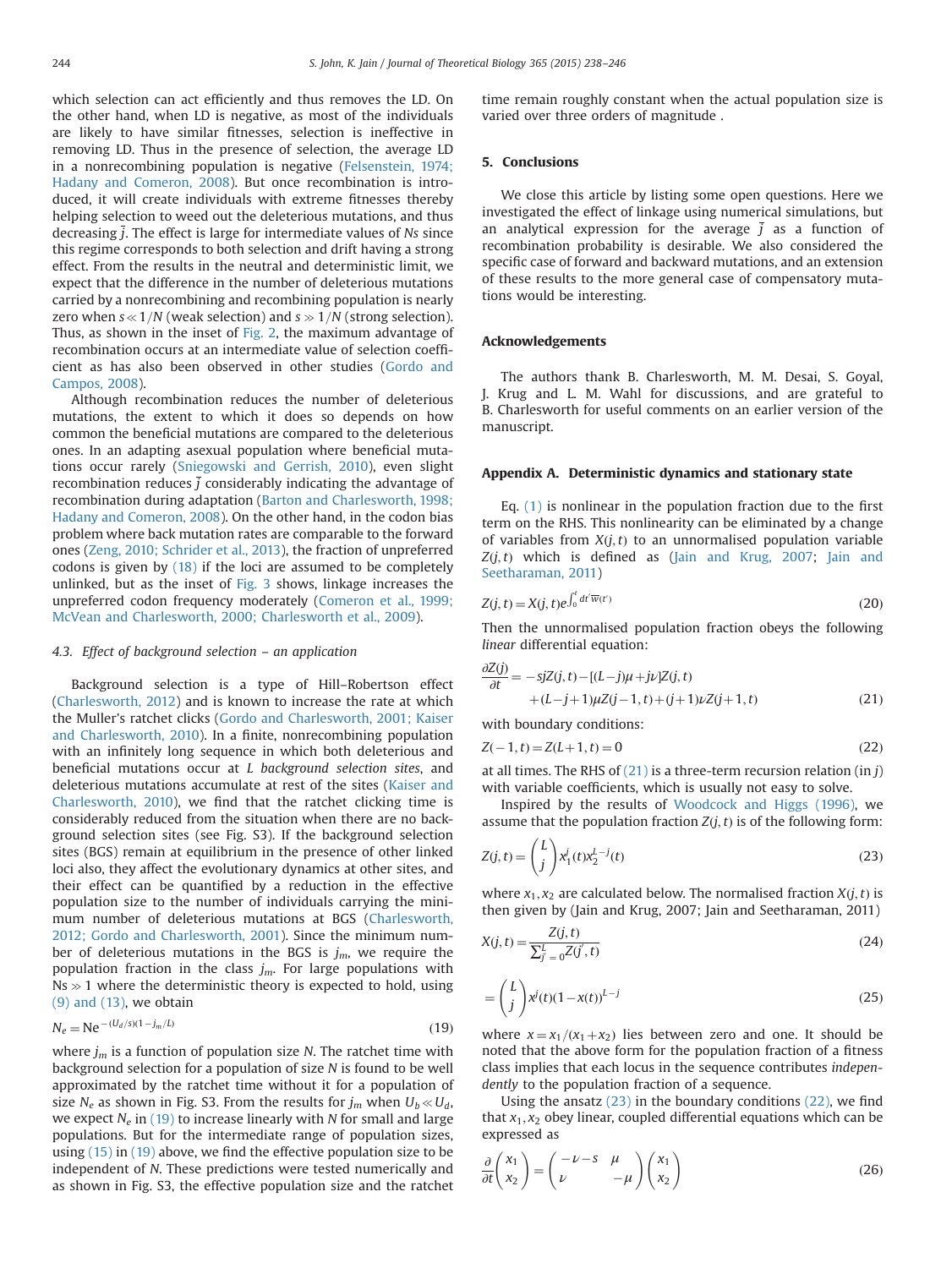<span id="page-7-0"></span>On using the ansatz  $(23)$  in the bulk equation  $(21)$  for which  $0 < j < L$ , we get

$$
\frac{j}{x_1} \left[ \frac{\partial x_1}{\partial t} + (\nu + s)x_1 - \mu x_2 \right] + \frac{L - j}{x_2} \left[ \frac{\partial x_2}{\partial t} - \nu x_1 + \mu x_2 \right] = 0 \tag{27}
$$

However due to [\(26\)](#page-6-0), the coefficient of j and  $L-j$  equals zero for any  $0 < j < L$ . Thus the ansatz [\(23\)](#page-6-0) is consistent with the bulk equations, and the problem reduces to solving the matrix equation [\(26\)](#page-6-0). By going to the diagonal basis, we obtain

$$
\begin{pmatrix} x_1(t) \\ x_2(t) \end{pmatrix} = \begin{pmatrix} \frac{2\mu}{\nu - \mu + s + \sqrt{(\mu - s - \nu)^2 + 4\mu\nu}} & \frac{2\mu}{\nu - \mu + s - \sqrt{(\mu - s - \nu)^2 + 4\mu\nu}} \\ 1 & 1 \end{pmatrix} \begin{pmatrix} e^{\lambda_+ t} \tilde{x}_1(0) \\ e^{\lambda_- t} \tilde{x}_2(0) \end{pmatrix}
$$
(28)

where the column vectors in the matrix above are the eigenvectors of the matrix on the RHS of [\(26\)](#page-6-0) corresponding to the eigenvalues  $\lambda$ <sub>+</sub>, which are given by

$$
\lambda_{\pm} = \frac{-\nu - \mu - s \pm \sqrt{(\mu - s - \nu)^2 + 4\mu\nu}}{2} \tag{29}
$$

and  $\tilde{x}_1(0), \tilde{x}_2(0)$  can be found using the initial condition  $X(j, 0)$ .

In the steady state, the population fraction is obtained by taking the limit  $t\rightarrow\infty$  in the expressions of  $x_1(t), x_2(t)$  obtained above. Using the fact that the eigenvalue  $\lambda_{-}$  in (29) is negative, we find that the steady state fraction  $x$  is given by [\(5\)](#page-2-0).

# Appendix B. Moran model for neutral, nonrecombining population

For the Moran process defined in the main text, the probability distribution  $P(n(i), t)$  of the number of individuals in the fitness class i evolves according to the following equation:

$$
\frac{\partial P(n(i), t)}{\partial t} = \sum_{j \neq i} \left[ \sum_{n(j) = 1}^{N - n(i)} P(n(i) + 1, n(j) - 1, t) R(n(i) + 1 \to n(i), n(j) - 1 \to n(j)) - \sum_{n(j) = 0}^{N - n(i)} P(n(i), n(j), t) R(n(i) \to n(i) - 1, n(j) \to n(j) + 1) + \sum_{n(j) = 1}^{N - n(i)} P(n(i) - 1, n(j) + 1, t) R(n(i) - 1 \to n(i), n(j) + 1 \to n(j)) - \sum_{n(j) = 0}^{N - n(i)} P(n(i), n(j), t) R(n(i) \to n(i) + 1, n(j) \to n(j) - 1) \right]
$$
(30)

where R is the rate at which a birth-and-death event occurs, and  $P(n(i), n(j), t)$  is the joint distribution of the number of individuals in the ith and jth fitness class. Using the above equation, it can be seen that the average number of individuals in the fitness class i given by  $\overline{n}(i,t) = \sum_{n(i) = 1}^{N} n(i)P(n(i),t)$  changes as

$$
\frac{\partial \overline{n}(i,t)}{\partial t} = \sum_{j \neq i} \sum_{n(i),n(j)} [R(n(i) \to n(i) + 1, n(j) \to n(j) - 1)P(n(i), n(j), t) - R(n(i) \to n(i) - 1, n(j) \to n(j) + 1)P(n(i), n(j), t)] \tag{31}
$$

We next find the rates at which the birth-and-death process occurs. For class  $i, j = 0, ..., L$  and  $i \neq j$ , we have

 $R(n(i) \rightarrow n(i) + 1, n(j) \rightarrow n(j) - 1)$ 

$$
= (1 - \mu_i - \nu_i) \frac{n(i)}{N} \frac{n(j)}{N} + \mu_{i-1} \frac{n(i-1)}{N} \frac{n(j)}{N} + \nu_{i+1} \frac{n(i+1)}{N} \frac{n(j)}{N}
$$
 (32)

with  $n(-1) = n(L+1) = 0$ . In the above equation, the first term on the RHS gives the probability of the event that a birth occurs in the ith class, the offspring does not mutate and a death occurs in the jth class, while the second and third term give the probability that a birth occurs in a class neighboring the ith class, the offspring acquires a mutation and a death occurs in the jth class. On using the above equation in  $(31)$ , after some simple algebra, we get

$$
\frac{\partial \overline{n}(i,t)}{\partial t} = \mu_{i-1} \overline{n}(i-1,t) + \nu_{i+1} \overline{n}(i+1,t) - (\mu_i + \nu_i) \overline{n}(i,t), \quad 0 \le i \le L
$$
\n(33)

which can be easily solved in the stationary state to give [\(10\)](#page-2-0).

# Appendix C. Deterministic solution in the absence of beneficial mutations

Consider an infinitely large, nonrecombining population when only deleterious mutations are allowed. Let J be the least-loaded fitness class so that the frequency  $X_j^{(0)}(k,t) = 0, k < J$  at all times. Then the evolution equation [\(1\)](#page-2-0) reduces to

$$
\frac{\partial X_j^{(0)}(j,t)}{\partial t} = -(sj + \overline{w}_j(t))X_j^{(0)}(j,t) - (L-j)\mu X_j^{(0)}(j,t) + (L-j+1)\mu X_j^{(0)}(j-1,t), \quad j \le j \le L
$$
\n(34)

where the average fitness  $\overline{w}_J(t) = -s \sum_k^L L_k(y^{(0)}(k, t))$ . In the stationary state, the equation for  $j = J$  gives

$$
\overline{w}_j = -(L-j)\mu - sJ \tag{35}
$$

On iterating the two-term recursion relation for  $X_j^{(0)}(j)$ , we obtain

$$
X_j^{(0)}(j) = \binom{L-J}{j-J} \left(\frac{\mu}{s}\right)^{j-J} \left(1 - \frac{\mu}{s}\right)^{L-j}, \quad \mu < s \tag{36}
$$

For  $J=0$ , [\(8\)](#page-2-0) is recovered.

#### Appendix D. Supplementary data

Supplementary data associated with this article can be found in the online version at [http://dx.doi.org/10.1016/j.jtbi.2014.10.023.](http://dx.doi.org/10.1016/j.jtbi.2014.10.023)

#### References

- [Barton, N., Charlesworth, B., 1998. Why sex and recombination? Science 281,](http://refhub.elsevier.com/S0022-5193(14)00613-4/sbref1) 1986–[1990.](http://refhub.elsevier.com/S0022-5193(14)00613-4/sbref1)
- [Barton, N., 2010. Genetic linkage and natural selection. Philos. Trans. R. Soc. B 365,](http://refhub.elsevier.com/S0022-5193(14)00613-4/sbref2) 2559–[2569.](http://refhub.elsevier.com/S0022-5193(14)00613-4/sbref2)
- [Bulmer, M., 1991. The selection-mutation-drift theory of synonymous codon usage.](http://refhub.elsevier.com/S0022-5193(14)00613-4/sbref3) [Genetics 149, 897](http://refhub.elsevier.com/S0022-5193(14)00613-4/sbref3)–907.
- [Campos, J.L., Charlesworth, B., Haddrill, P.R., 2012. Molecular evolution in non](http://refhub.elsevier.com/S0022-5193(14)00613-4/sbref4) [recombining regions of the](http://refhub.elsevier.com/S0022-5193(14)00613-4/sbref4) Drosophila melanogaster genome. Genome Biol. [Evol. 4 \(3\), 278](http://refhub.elsevier.com/S0022-5193(14)00613-4/sbref4)–288.
- [Charlesworth, B., 2012. The effects of deleterious mutations on evolution at linked](http://refhub.elsevier.com/S0022-5193(14)00613-4/sbref5) [sites. Genetics 190, 5](http://refhub.elsevier.com/S0022-5193(14)00613-4/sbref5)–22.
- [Charlesworth, B., Betancourt, A.J., Kaiser, V.B., 2009. Genetic recombination and](http://refhub.elsevier.com/S0022-5193(14)00613-4/sbref6) [molecular evolution. Cold Spring Harb. Symp. Quant. Biol. 74, 177](http://refhub.elsevier.com/S0022-5193(14)00613-4/sbref6)–186.
- [Comeron, J.M., Kreitman, M., Aguadé, M., 1999. Natural selection on synonymous](http://refhub.elsevier.com/S0022-5193(14)00613-4/sbref7) [sites is correlated with gene length and recombination in Drosophila. Genetics](http://refhub.elsevier.com/S0022-5193(14)00613-4/sbref7) [151, 239](http://refhub.elsevier.com/S0022-5193(14)00613-4/sbref7)–249.
- Desai, M., Fisher, D., 2007. Benefi[cial mutation-selection balance and the effect of](http://refhub.elsevier.com/S0022-5193(14)00613-4/sbref8) [linkage on positive selection. Genetics 176, 1759](http://refhub.elsevier.com/S0022-5193(14)00613-4/sbref8)–1798.
- [Drake, J.W., Charlesworth, B., Charlesworth, D., Crow, J.F., 1998. Rates of sponta](http://refhub.elsevier.com/S0022-5193(14)00613-4/sbref9)[neous mutation. Genetics 148, 1667](http://refhub.elsevier.com/S0022-5193(14)00613-4/sbref9)–1686.
- [Durrett, R., 2008. Probability Models for DNA Sequence Evolution. Springer, New](http://refhub.elsevier.com/S0022-5193(14)00613-4/sbref10) [York.](http://refhub.elsevier.com/S0022-5193(14)00613-4/sbref10)
- [Eshel, I., Feldman, M., 1970. On the evolutionary effect of recombination. Theor.](http://refhub.elsevier.com/S0022-5193(14)00613-4/sbref11) [Popul. Biol. 1, 88](http://refhub.elsevier.com/S0022-5193(14)00613-4/sbref11)–100.
- Estes, S., Lynch, M., 2003. Rapid fi[tness recovery in mutationally degraded lines of](http://refhub.elsevier.com/S0022-5193(14)00613-4/sbref12) [Caenorhabditis elegans](http://refhub.elsevier.com/S0022-5193(14)00613-4/sbref12). Evolution 57, 1022–1030.
- Etheridge, A., Pfaffelhuber, P., Wakolbinger, A., 2009. How often does the ratchet click? Facts, heuristics, asymptotics. In: Blath, J., Mörters, P., Scheutzow, M. (Eds.), Trends in Stochastic Analysis, London Mathematical Society Lecture Note Series, vol. 353. Cambridge University Press, pp. 365–390.

[Ewens, W., 2004. Mathematical Population Genetics. Springer, Berlin.](http://refhub.elsevier.com/S0022-5193(14)00613-4/sbref14)

[Feller, W., 2000. An Introduction to Probability Theory and Its Applications, vol. I.](http://refhub.elsevier.com/S0022-5193(14)00613-4/sbref15) [John Wiley and Sons.](http://refhub.elsevier.com/S0022-5193(14)00613-4/sbref15)

[Felsenstein, J., 1974. The evolutionary advantage of recombination. Genetics 78,](http://refhub.elsevier.com/S0022-5193(14)00613-4/sbref16) 737–[756.](http://refhub.elsevier.com/S0022-5193(14)00613-4/sbref16)